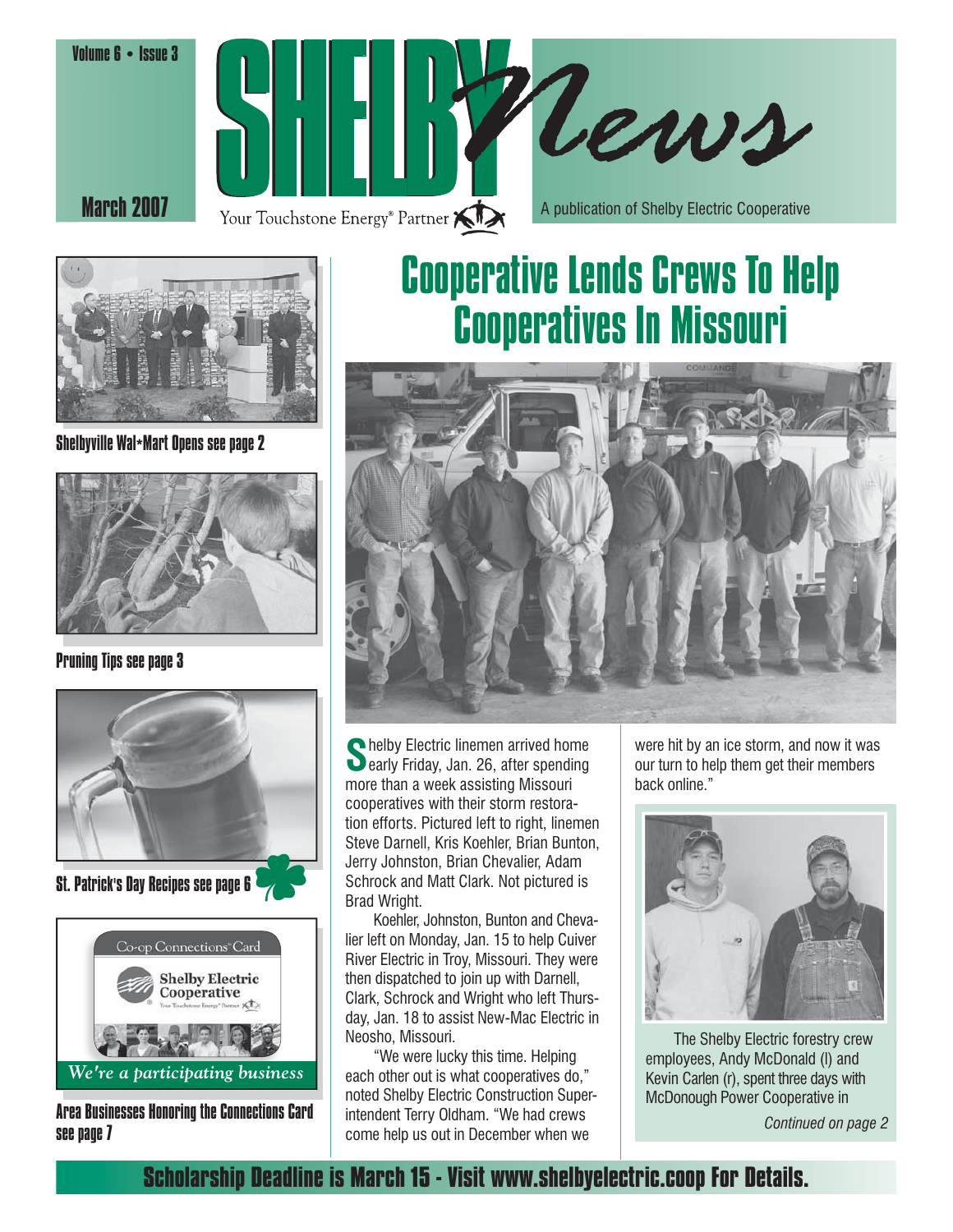

P.O. BOX 560 Shelbyville, IL 62565 **Phone: 217-774-3986 Fax: 217-774-3330 www.shelbyelectric.coop**

**Office Hours:** 7:30 a.m. - 4:30 p.m.

#### **Board of Directors**

**Darrell Shumard** *Chairman*

**John M. Scott** *Vice Chairman*

**Lawrence D. Oller** *Secretary*

**Richard Boggs** *Treasurer*

**J. Mark Lash**

**James McCoy**

**Jeff Standerfer**

**Jim Coleman** *President/CEO*

**Kevin Bernson & Chris Spears** *Editors*

**Christy Biddle** *Associate Editor*

**Janet Orr** *Proofreader*

**Shelby News** (USPS 021684) is published monthly for \$4.50 per year by Association of Illinois Electric Cooperatives, 6460 S. Sixth Frontage Road, Springfield, IL 62707. Periodical class postage paid at Springfield, Illinois and additional mailing offices.

**Postmaster:** Send address changes to Shelby News, P.O. Box 560, Shelbyville, IL 62565.

#### *Continued from page 1*

Macomb, Illinois following the Jan. 13 ice/snow storm. Kevin and Andy assisted by trimming back trees and getting limbs off the lines.

 Shelby Electric Cooperative linemen worked 16-18 hours per day in the storm restoration process.



# Shelbyville Wal\*Mart Now Open



The new Wal\*Mart Supercenter in<br>Shelbyville, Illinois officially opened its doors at 7:30am Monday, Jan. 22, following a ribbon cutting ceremony.

 Shelbyville Wal\*Mart Manager Ken Wamble stated that the new 100,266 square foot store brings to the community everyday low prices and 176, planned, new jobs. Community leaders participated in the grand

opening. As part of the celebration, Wal\*Mart donated \$38,500 in charitable contributions to local organizations.

 The store will be open 24 hours a day, seven days a week with 14 full service check-out lanes.

 Shelby Electric Cooperative serves the new store in Shelbyville as well as the Taylorville store.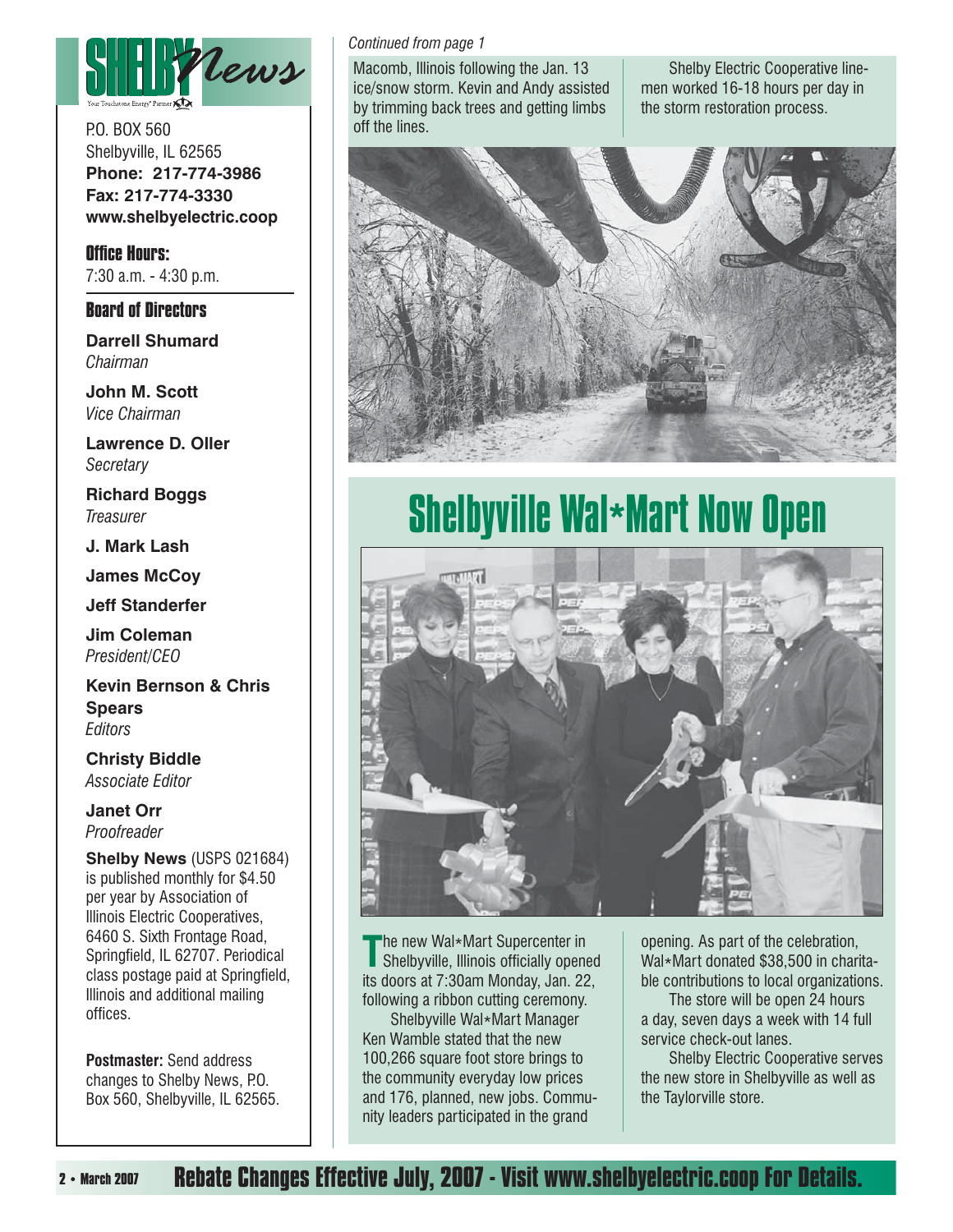# 10 Pruning Tips You Should Know

These tips assume only a very limited<br>
knowledge of pruning woody, ornamental plantings.

**1.** Prune just outside the "branch-<br> **1.** bark ridge." Every junction of the trunk and a branch, or the junction of two branches, has a branch-bark ridge. It is easier to see on some trees, such as maples. It looks like wrinkled skin or cracked and wrinkled skin. Make pruning cuts just outside this ridge and the tree will heal easily. Pruning too far outside this ridge will result in a dead stub that cannot be healed over. Pruning inside of the ridge results in slower and usually ineffective healing. So, think of the ridge as the skin and the cut you want to make as not being a "clean shave," but leaving a little "stubble."

**2** Leave a terminal bud or leaf point-<br>ing in the direction that you want future growth. If you want to encourage a wide, spreading tree, then terminal growth should be pointing only slightly upward. Shaping a tree to minimize spread requires pruning off lateral or downward growth or buds, and encouraging upward growth.

**3.** Prune out crossing or rubbing branch-<br> **3.** es as early as possible. Branches that are rubbing other branches will create wounds that can become diseased. Crossing branches will eventually grow together to create an undesired effect.

**4.** Let the light in! Frequent shearing<br> **4.** Let shrubs creates excessive terminal growth, resulting in "dead zone" beneath. It is necessary to hand prune "openings" to allow light to get to the lower branches and hopefully re-establish new growth. This is possible on yews, arborvitae, junipers, viburnums and even some trees. However, burning bush in particular cannot be "brought back," but can be allowed to grow on to a larger height.

**5.** Head-back shrubs that flower on **5.** new growth in late fall or early spring. The timing for this activity is mostly based upon ones desire for neatness or fullness during the winter months. Shrubs such as spirea and potentilla and some hydrangeas flower



on new growth and can and should be pruned to within a foot of the ground at one of these two times. This practice accomplishes two things; it eliminates dead wood and encourages more vigorous new growth and better flowering. These are not plants to "give a haircut."

**Note:** It is important to leave enough growth such that there are several buds on each stem. This same rule applies to cutting back woody perennials such as Russian Sage and Butterfly Bush.

**6.** Prune trees and shrubs that flower on the previous year's wood just after the flowering period (usually in late spring). Most people recognize their lilacs have been incorrectly pruned when they don't have any fragrant flowers in the spring. These plants, along with fragrant viburnums, flowering crabs, and others "set" their flower buds the previous season. Note: If you miss the proper time to prune, it is still possible to thin these plants with care later in the season without dramatically affecting the desired flowering.

**7** Periodically renovate heavier,<br>woody shrubs. Shrubs such as viburnums, dogwoods and weiglea should occasionally have the older "canes" removed down to the ground. It is usually easy to distinguish the older stems by the darker color, less vigorous growth and sometimes-dead wood. It is recommended not to remove more than 20 percent of the plant.

**8.** Use a string and line level to trim<br>**8. o** formal hedges. The frame of refer-

ence for formal hedges is going to be structures such as decks, patios or buildings – not the ground.

**9.** Dense trees should be thinned or they will be damaged by high winds. As trees mature, they should be thinned to allow wind to pass through them. This minimizes broken branches and shredded leaves in the spring when there is an abundance of new growth.

 Pear trees in particular should be thinned to prevent splitting of the brittle branches. A trained arborist should probably be consulted for this practice.

**10** Balance the root system with<br>the crown (top of tree). Here in the Midwest, the soils are heavy and root growth is often not what we would like. This is why it is sometimes necessary to reduce the crown to balance with the available root system. The root system then has fewer crowns to support and feed and therefore is not stressed. The same would go for construction damage. If it is necessary to encroach on the root system of an established tree to build a patio, for example, it is advisable to thin the tree to balance the "upstairs" with the "downstairs." This minimizes shock and ensures future success.

**Bonus tip:** The hand pruning shears most professionals recommend are the Felco #2. These hand shears can be easily repaired and will last for many years. The type of pruning saws professionals prefer are the Corona brand for ease of use and durability.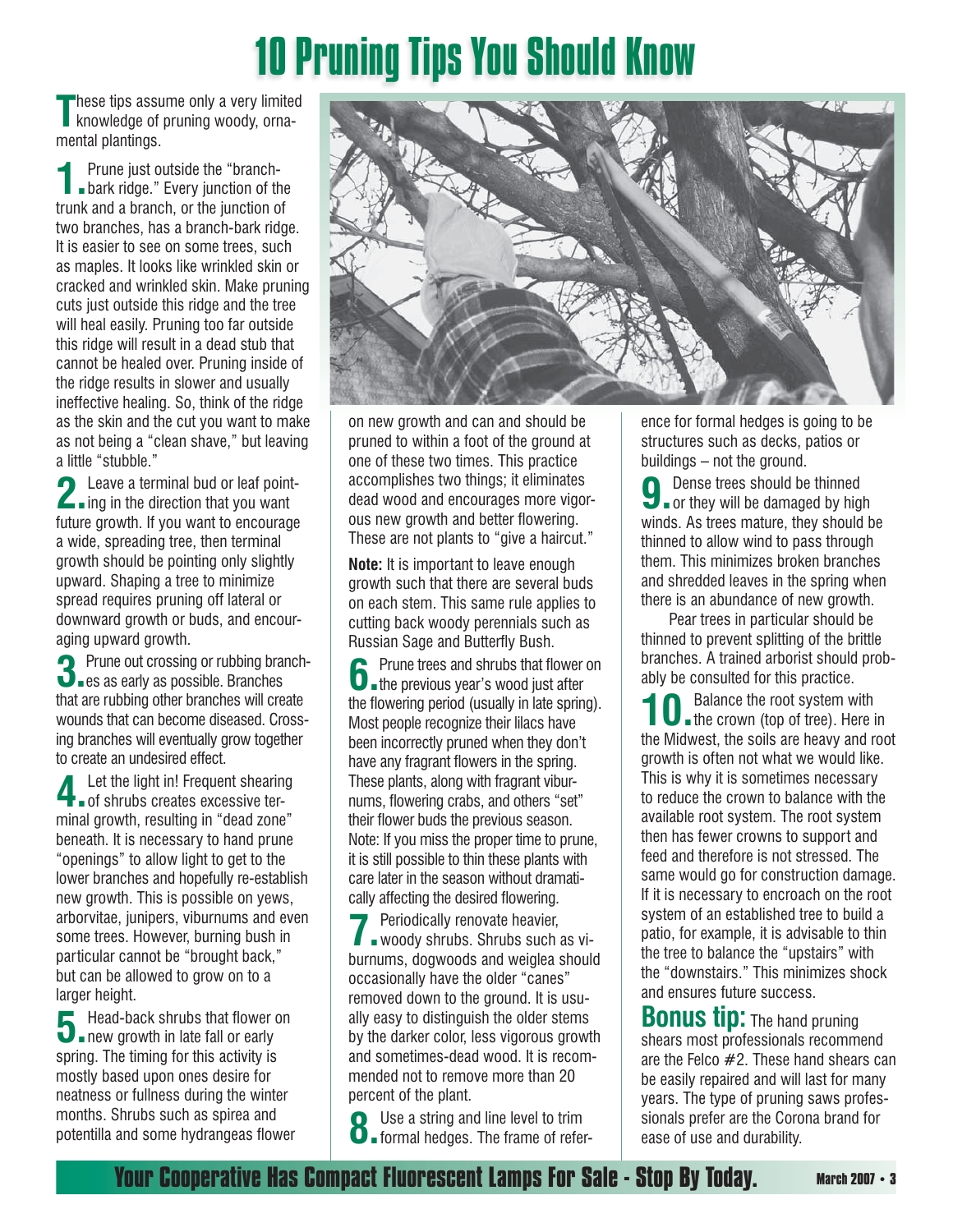# Member Exchange

#### For Sale

 Generac 16 kW, PTO generator with trailer. Call 217-682-3257.

 Weather brake for JD 4020, complete, \$75 obo; narrow front ends for 3010 & 4020. Call 217-764-5496.

 Clayton wood furnace, thermostatic L control, forced air. Call 217-797-6991.

 Roll-away bed, 72" x 32", 5 inch coil spring mattress, new, \$35 obo. Call 217- 873-4441.

Antler chandeliers. Call 217-549-0620.

 Show western saddle, like new; 2 used L saddles. Call 217-235-3427.

 AKC registered cocker spaniel puppies, \$250 - \$300; AHC registered cockapoo puppies, non-shedding, \$250 - \$300. Call 217-728-4961.

**Alfalfa hay, 3rd and 4th cuttings, small** bales. Call 217-235-2597.

 Cemetery lots, 3 burial spaces, 1, 2, and 3, lot 137, section B, Roselawn Cemetery, \$400 for all. Call 217-923-3810.

 Ford 9N tractor with snow blade and brush hog, \$1,900 obo. Call 217-348- 5885 after 5 p.m.

 Betsy Ross spinet piano made by Lester, medium to dark finish, good condition, great for a beginner, \$300. Call 217-895- 3086 or 217-273-5952 after 5:00 p.m. Monday – Friday or 9:00 a.m. – 10:00 p.m. on Saturday or Sunday.

 Broyhill couch and chair, dark brown, hardly been used; 2000 and 2003 Mercury trailer hitches, attach to frame, \$50 each. Call 217-797-6372.

 73 IMP Aztec w/trailer, 20 ft, 302 cu in Mercury, partial top and full cover, includes lots of bumpers and life jackets, lots of room, rides great in rough water. Call 217- 259-7445.

 "A Common Sense Approach to Preparing for Natural Disasters", every household should be prepared for 5 days to 1 month, \$5/book. Call 217-895-3914.

 2003 Carriage Carri-Lite 5th wheel, model CL36CK3, unit has 3 slides, \$35,500; 2003 Silverado dually truck with crew cab, Duramax 6600 V8 diesel engine, loaded, 6,500 miles, \$31,000, both are in excellent condition, make an offer. Call 217-774-2971.

 30-gallon truck saddle tank with brackets. Call 217-567-3242.

 Good, bright, wheat straw, never been wet, \$2/bale. Call 217-556-5395.

 Front sub frame and rear end (273) from a 1977 Trans Am, \$100 for rear end and \$150 for sub frame; four tires, good tread, newer condition, 235-75R15. Call 217-259-6768.

 1999 John Deere 445 AWS, 54 in. deck, 700 hours, 20 hours on new engine, new front tires, new hood, new side panels, new battery, \$4,500. Call 217-676-2763 or 217- 341-3265.

 Raised ranch on 9 acres near Decatur, 3250 sq. ft., 4 bedrooms, 2 1/2 baths, scenic views, 40 x 60 pole building with 4 offices, shop area with overhead doors plus large warehouse, will accommodate semi tractor-trailer, \$269,900, will consider selling house and 1 1/2 acres, might also consider trading for ranch style home near Decatur. Call 217-865-2062.

 John Deere 4020 tractor, gas engine, narrow front, 18.4-34 tires, runs well, \$3,800. Call 217-979-1188.

 4 new 33 x 12.50, 16.5 radial Kelly all terrain tires, three are on aluminum slots, 8 lug, one tire not mounted, tires have less than 100 miles, \$600. Call 217-774-5326.

 Jap Arisaka model 99, 7.7 mm, complete w/dust cover and mum, bayonet and 4 boxes of shells, excellent condition, \$275; Steyer M95 8X56 R, Austria, VG condition, \$160; Mauser 8 mm, 1954, new stock excellent condition, \$200; Mauser 8 mm, Turkish 98 action, good condition, \$170; black powder hand gun, CVA 45 cal, \$45. Call 217- 768-4944.

 16' x 36' Steelmaster shed (A model) ready to be picked up and assembled, \$4,250 obo; 30' x 60' Steelmaster shed (Q model) ready to be picked up and assembled, \$8,125 obo. Call 217-239-1373 or cell 760-920-3882.

 Front fenders for John Deere 4440, \$400; grass seeder, battery operated, \$75; 12' bush hog offset disk, \$1,200; two combine duals, clamp-on style, 18.4 x 26 Goodyear tires on rims, w/bolts, \$375. Call 217-824-8250.

 Coleman Powermate 2500 generator, 5.5 horsepower, used less than 25 hours, paid \$380, asking \$275. Call 217-824-6583.

 Double split male Green Cheek Conures, Bourke Parakeets/Mutations, Cockatiels/Mutations not sexed, male Parrotlets, blue or yellow babies, & some breeding pairs, Indian Ringnecks/mutations, & 1 breeder pair & Red

Bellies not sexed yet; air purifier systems. Call 217-855-8716.

 3-point category 1 and category 2 pins carryall 4' x 7', \$100; Remlinger model 100 Harrow 28' mounting for disc or field cultivator, \$200; Shelton IV reese hitch for Ford truck, \$25. Call 217-644- 2634 after 6 p.m.

 Glacier registered Half-Arabian gelding, 9-years-old; Chestnut, 15.3hh., green in experience, recently had 60 days with professional English trainer, unique personality, needs consistency with being ridden and will make a great hunter or lower level dressage horse, maybe endurance, up-to-date on shots, deworming and farrier, \$2,500. Call 217-756-8294.

 1989 Wire gooseneck horse trailer, 20' long by 7' wide, hauls 3 to 4 horses, with air, awning, carpet, insulated mid tack, good tires & brakes, \$2,900. Call 217-343-4339.

 14 foot Jon boat with swivel seats, carpet, trolling motor, 15 hp Evinrude Overdue outboard motor, and trailer, \$1,250; 7 mm magi Urge model 77 rifle with 3-9 variable scope and sling in excellent condition with ammunition, \$650 obo. Call 217-539-4686.

 2002 XR 80 Honda dirt bike, very good condition and runs well, one owner, \$1,000. Call 217-774-2411.

 3-bedroom house located in Assumption on large corner lot, attached garage, basement, newer updates, \$69,900. Call 217-855-2521.

 1980 Jeep J-10 pickup, black, 1/2 ton, 4 wheel drive, 258 inline 6 cylinder, 2 barrel carb, 4 speed transmission, grille quard, roll bar in bed, finned aluminum wheels, new 31-11.50 tires, new brakes, engine rebuilt less than 10,000 miles, many new parts, body solid but has some rust, 3 inch lift kit, \$2,500 obo. Call 217- 895-2867.

 Bridge hitch with telescope tongue with hoses for triple K field cultivator #3500, \$800; Hesston #2210 28' field cultivator with rolling baskets and time harrow, \$3,750. Call 217-682-3395.

 Antique Victorian walnut sheet music cabinet, 15 1/4" deep, 19" wide, 25" tall plus 9" legs, 5 shelves for sheet music, top is backed with a 7" by 18' mirror, \$175; 2 round convex security mirrors, \$40; 32" neon open sign, \$35; 2-man log carrier, \$65; 4 new 4-wheeler chains, 10" V bar, \$35/4. Call 217-768-4944.

## **Call J.U.L.I.E. First - 800-892-0123 - Before You Dig.**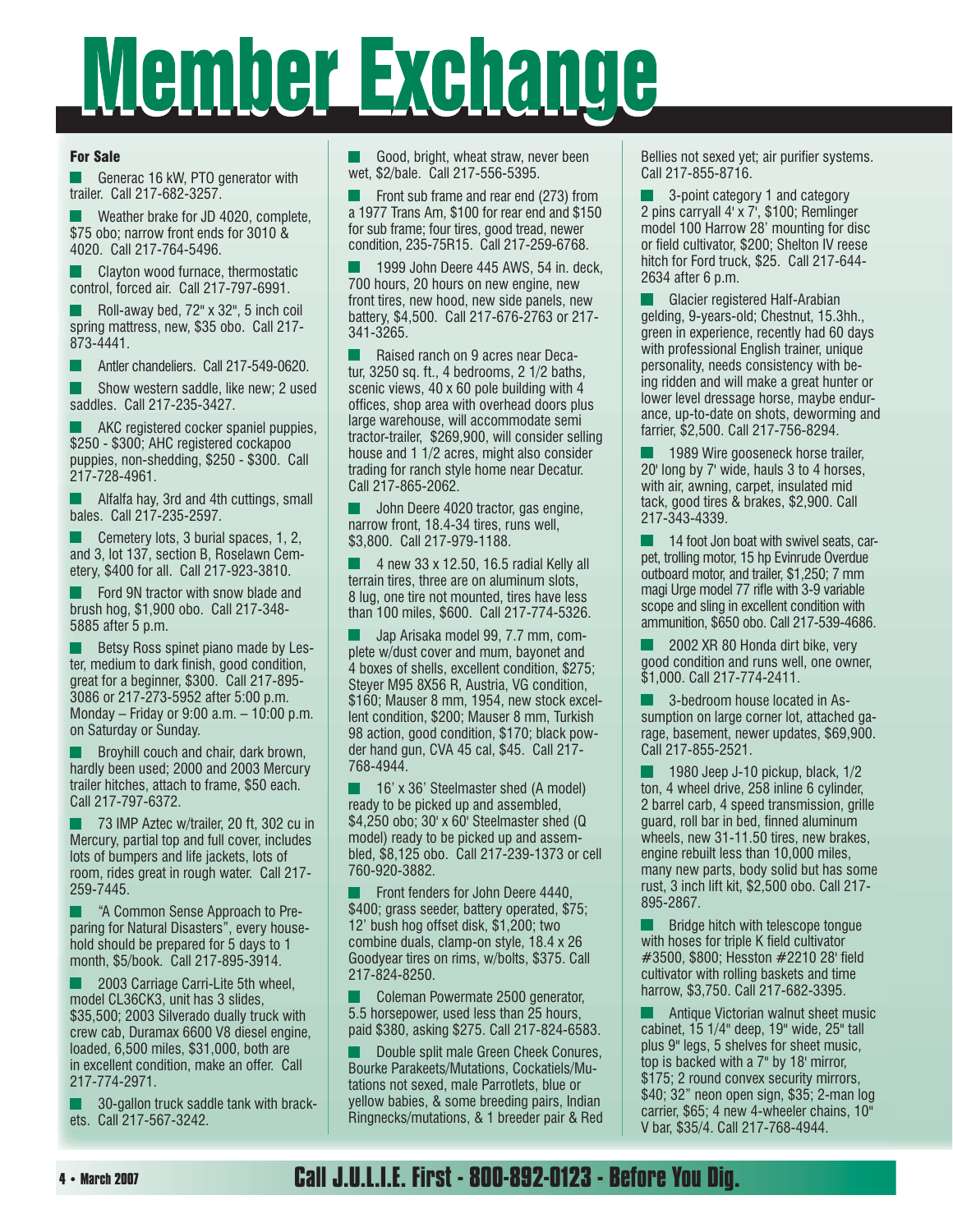Pure black Lab puppies, to good home only, \$10 adoption fee. Call 217-865-2403.

 Like new metal door with handle & lock, standard size, 79 1/2" x 32", \$10. Call 217- 728-7891.

**Music rolls for player piano, 20 rolls, \$5** obo; 1950s Kenmore rotary electric sewing machine w/cabinets, plus attachments, \$100 obo; 25 – 45s & 50 – 33 1/2 vinyl records, make an offer; mid 1960s era Hammond house organ w/bench, \$300 obo. Call 217- 623-5263.

 10' wood feed bunk, \$100; like new 500-gallon gasoline tank with pump, \$350. Call 217-623-5391.

 Spray coupe model 220 with 42' booms and foamier, field ready, \$6,500. Call 217-962-1660.

 Soleus Air LX 140 portable air conditioner heat pump, low hours. Call 217-459-2885.

Mules, miniature filly horse & Sicilian donkey, includes driving mule and riding mule. Call 217-454-8013.

 Bright dry wheat straw out of JD strawalker, \$1.65/bale; alfalfa hay, \$3.50/ bale. Call 217-768-3828.

 Squirrel corn, nice clean full ears, 40 lbs/\$6, free delivery available; light blue sofa and matching chair, beautiful wood trim, make an offer; new steel clad entry door with glass, no hardware make an offer. Call 217- 567-3293.

 3 point hook up snow blower, 5 foot wide, good condition. Call 217-254-3494.

#### **Wanted**

 Old toy farm tractors, implements and pedal tractors, any brand, any condition, no dealers please. Call 217-824-9460 or email list to: Baileyauction@hotmail.com.

 Old motorcycles, any make, any condition, special interest in Triumphs. Call 217- 632-7475.

 Rectangular shaped barn door track. Call 217-567-3293.

 2.2 liter engine for 1987 Plymouth Reliant K-series car. Call 217-623-5263.

 36" culvert in good condition, any length. Call 217-567-3242.

 Model 12, 16 gauge Winchester shot gun & single shot, any brand, 12, 16 or 20 gauge. Call 217-824-8250.

 Antlers, any condition. Call 217-549- 0620.

 Old cars or parts, '75 or older, any condition. Call 217-254-0856 or 217- 856-2233.

 $\blacksquare$  Fuel transfer tank that will fit a pick-up bed, prefer 50-75 gallon size. Call 217- 728-7808 or e-mail bcrich@moultrie.com.

#### Services

 Backhoe service, no job to small, insured. Call 217-259-1776 or 217-259-8496.

 Bailey & Aumann Auction Service complete professional auction service with over 73 years experience. Call 217-824- 9460 or email Baileyauction@hotmail. com.

 Would you like to hear about a business you can work in your own time for extra money? Call 217-923-0267.

 Backhoe work, trenching, driveway work, fully insured. Call 217-519-1493.

 Fresh air to go, our products are proven to kill mold, viruses, bacteria, & the avian flu virus. Call 217-855-8716.

 We haul old furniture, junk metal or anything the garbage man won't haul away. Call 217-972-7590.

 Quality post frame construction and repairs, 15 years experience, can repair or replace old metal, make your outbuildings look brand new. Call Rodney at 217-549-5975.

 Income tax preparation, 31 years experience, authorized E-File provider, 9-9 daily. Call 217-234-9772 for appointment.

 Cut-Rite Lawn Care, need more lawns to mow Spring 2007, cheap, south side of Mattoon only. Call 217-235-2993.

# Honoring Our Area Military Personnel





**Solution Canal Aron Virden from Pana, IL is cur-O** rently stationed in Camp Buka, Iraq. He is in the United States Air Force and this is his second tour in Iraq. Aron is a 2003 graduate from Pana High School and is the son of David Virden of Mt. Zion and Faye Adams of Pana.

 If you have a family member or friend who is currently serving in the military, please send us their name, rank and where they are stationed and we will try to feature them in an upcoming issue. Pictures can be used but must be of good quality. Send information to Military, P.O. Box 709, Mattoon, Illinois 61938 or P.O. Box 560, Shelbyville, Illinois 62565.



If you have items to list, please send them to: Member Exchange P.O. Box 560, Shelbyville, IL 62565 or P.O. Box 709, Mattoon, IL 61938 e-mail- info $\oslash$ cmec.coop - or - memberexchange $\oslash$ shelbyelectric.com.

Deadline for ad submission is the first of the preceeding month.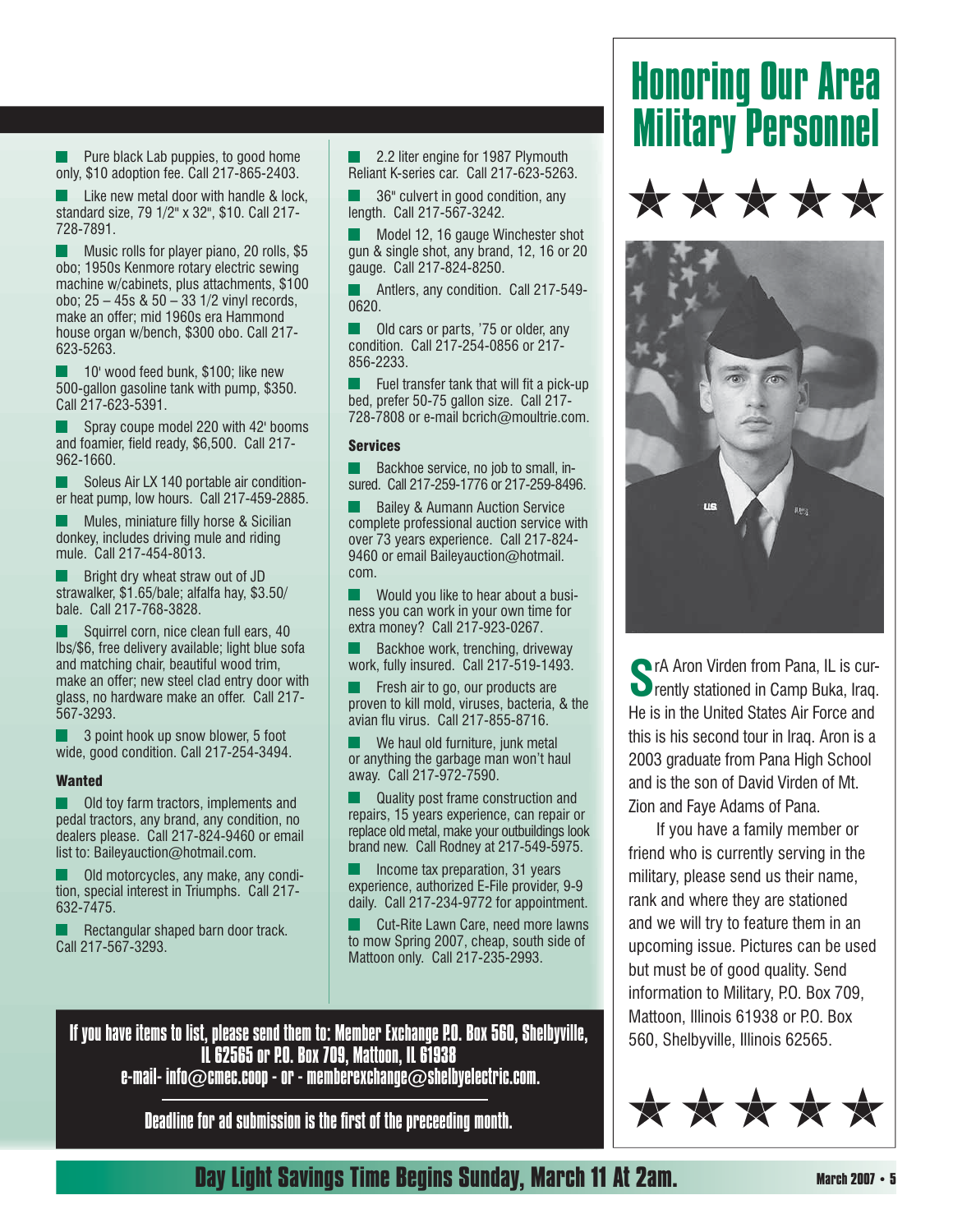

# Irish Breakfast

#### **Ingredients:**

- 6 thick slices bacon
- 2 tablespoons butter or margarine
- 4 eggs
- 2 small tomatoes, sliced
- 2 cups whole mushrooms
- 4 slices prepared soda bread

#### **Directions**

 Lay the bacon slices in a single layer in a large skillet. Fry over medium heat until it begins to get tinged with brown. Fry on both sides. Remove from pan, but save grease. Melt butter in skillet. Crack eggs into pan, being careful not to break yolks. Place tomato slices, mushrooms, and bread in pan. Fry gently, stirring mushrooms and tomatoes occasionally. Keep everything separate. Turn bread over to brown on both sides. When egg whites are set, but yolks are still runny, dish half of everything on to each of 2 warmed plates and serve immediately.

### Pratie Oaten

#### **Ingredients:**

- 3 large potatoes
- 1 ½ teaspoons salt
- 1 cup rolled oats
- ½ cup unsalted butter, melted
- 2 tablespoons butter for frying

#### **Directions**

 Place potatoes in a bowl and wash under cold, running water until water runs clear. Place in a medium saucepan with  $\frac{1}{2}$  teaspoon of the salt. Add enough water to generously cover. Bring to a boil, reduce to simmer, and cook, uncovered, until soft, about 15 minutes. While potatoes are warm, mash with a fork or in a food mill. Let potatoes cool a little, and then mix in the oats to make a soft dough. Add the butter and remaining 1 teaspoon salt and mix well. Roll dough into 1-inch thickness and cut out 3-inch biscuits with a round cutter. Heat 1 tablespoon butter in a large skillet. Add half of the potato and oatmeal "cakes" and fry until light brown on both sides, about 2 minutes per side. Repeat with remaining cakes, adding more butter to skillet if necessary. Serve warm.

## Glazed Corned Beef

#### **Ingredients:**

- 4 ½ lbs corned beef, rinsed
- 1 cup water
- 1 cup apricot preserves
- 4 tablespoons brown sugar
- 2 tablespoons soy sauce

#### **Directions**

 Preheat oven to 350 degrees. Coat a large pan with non-stick cooking spray. Place corned beef in dish and add water. Cover tightly with aluminum foil and bake for 2 hours; drain liquid. In a small bowl, combine apricot preserves, brown sugar, and soy sauce. Spread the apricot mixture evenly over the corned beef. Bake uncovered at 350 degrees for 25 to 30 more minutes, or until the meat is tender; basting occasionally with pan drippings. Slice corned beef across grain and serve.

# Cabbage and Potato Bake

#### **Ingredients:**

- 1 cabbage, about 2 to 2 ½ lbs
- 2 large Idaho potatoes, about 2 ½ lbs
- 12 oz lean bacon, diced into ½ inch pieces
- 2 cups yellow onions, peeled and sliced lengthwise
- 1 teaspoon salt
- 1 teaspoon ground black pepper
- 2 cups canned, low-sodium chicken broth

#### **Directions**

 Preheat oven to 375 degrees. Rinse the cabbage under cold running water and remove the tough outer leaves. Cut the cabbage into quarters and remove the hard core. Cut the cabbage quarters into halves and place, rounded side down, in a roasting pan. Cut the potatoes in half crosswise and peel. Cut the peeled potato halves into quarters, and arrange in the roasting pan, alternating with the cabbage pieces. Fry the bacon in a heavy medium skillet for 7 minutes. Add the sliced onions, salt, and black pepper to the pan and cook until soft, about 5 minutes. Evenly distribute the bacon mixture and pan drippings over the vegetables, then pour the chicken broth on top. Tightly cover the pan with aluminum foil and bake for 1 ½ hours. Remove the pan from the oven and allow to sit, covered, for 15 minutes before serving. Serve the vegetables with the bacon and broth spooned over them.

## Apple-Oatmeal Crisp with Irish Whiskey Cream

#### **Ingredients:**

- 1 stick cold unsalted butter, cut into pieces
- 2 lbs Rome Beauty or Winesap apples, peeled, cored and sliced
- 2 tablespoons fresh lemon juice
- 1 cup packed light brown sugar
- 1 cup all-purpose flour
- 2 tablespoons Irish whiskey
- 1 teaspoon cinnamon
- ¼ teaspoon cardamom
- Pinch salt
- ¼ cup Irish oatmeal
- ¼ cup toasted, chopped walnut pieces

#### **Irish Whiskey Cream, recipe follows**

#### **Directions**

 Preheat the oven to 375 degrees. Lightly butter an 11x7 baking pan and set aside. In a large skillet, melt 3 tablespoons butter over medium-high heat. Add the apples, lemon juice,  $\frac{1}{2}$  cup brown sugar and 1 tablespoon flour. Stir well and cook for 5 minutes. Add the whiskey, cinnamon, cardamom and salt; stir well and cook for 1 minute. Remove from heat. In a large bowl, combine the remaining flour, oatmeal and remaining sugar. Add the remaining butter and with your fingers or a pastry blender, work the mixture until it resembles coarse crumbs. Add the walnuts and mix well. Place the apple mixture in the greased pan and sprinkle the crumb mixture evenly over the top. Bake until golden brown and bubbly about 35 to 40 minutes. Serve hot with the Irish Whiskey Cream.



#### **Ingredients:**

- 1 cup heavy cream
- 1 tablespoon sugar
- 2 tablespoons Irish whiskey

#### **Directions**

 Whip the cream until it begins to form soft peaks. Add the sugar and whiskey and beat until stiff peaks form. Cover and chill until needed.



If you have recipes to share mail them to: Recipes P.O. Box 560, Shelbyville, Illinois 62565 or P.O. Box 709, Mattoon, Illinois 61938.

## **Remember To Set Your Clock Ahead One Hour On March 11.**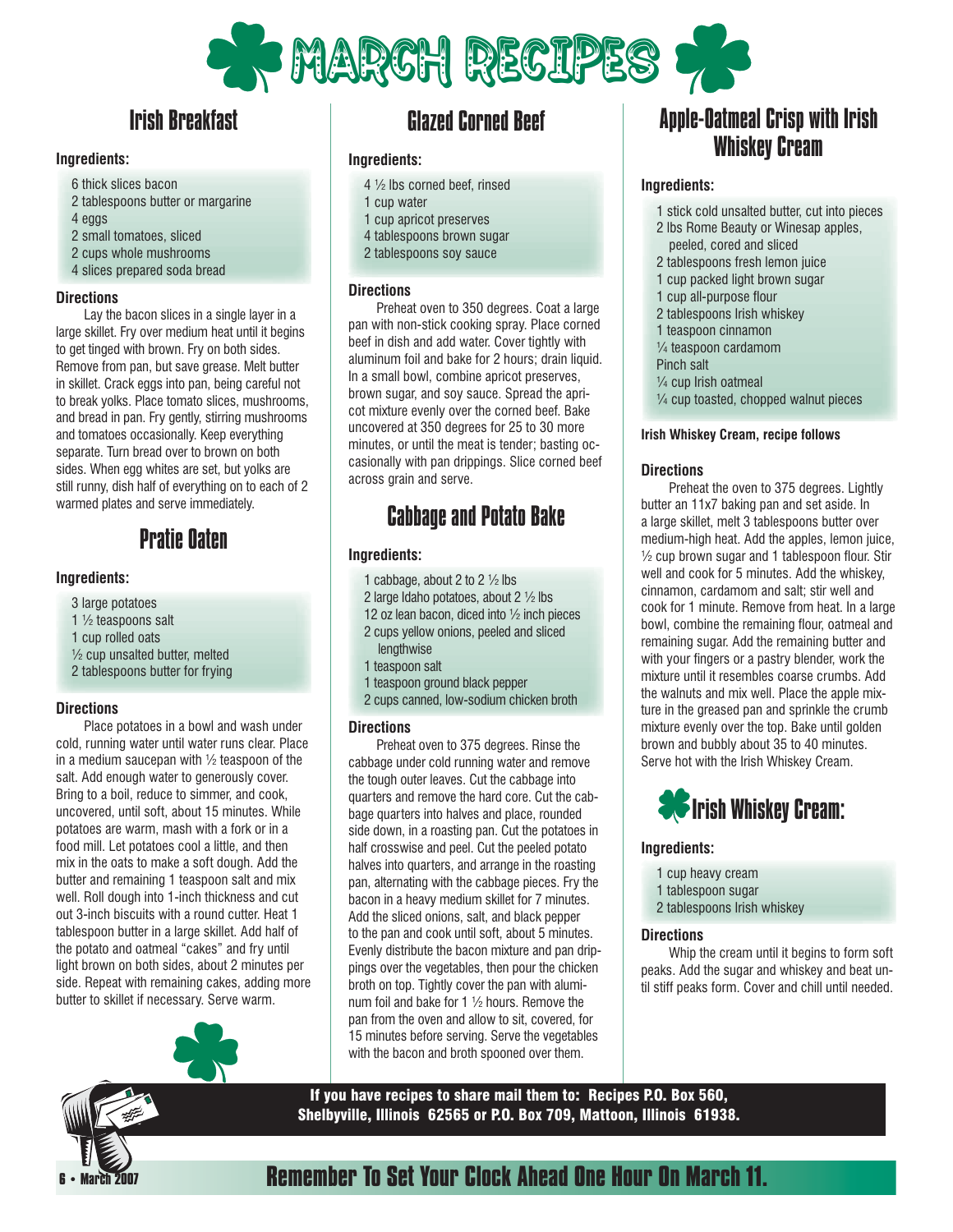# Co-op Connections Card Participating Businesses as of Feb. 5, 2007

| <b>Barker's Balloonery &amp; Bridal</b>                                           |          |
|-----------------------------------------------------------------------------------|----------|
| <b>Shelbyville</b>                                                                | 774-2588 |
| 10% off all balloons & gift basket purchases<br><b>Yard Heating &amp; Cooling</b> |          |
| <b>Taylorville</b>                                                                | 824-4737 |
| 10% off on furnace and/or air conditioner                                         |          |
| checkup                                                                           |          |
| <b>Ridings Xamis</b>                                                              |          |
| <b>Shelbyville</b><br>\$2 off Lube-Oil-Filter "oil change"                        | 774-2191 |
| <b>Market Street Inn</b>                                                          |          |
| <b>Taylorville</b>                                                                | 824-7220 |
| 10% off single night stay, 20% off two or                                         |          |
| more night stay                                                                   |          |
| <b>Shelbyville Public Printer</b>                                                 |          |
| <b>Shelbyville</b><br>15% off                                                     | 774-2337 |
| <b>Best Wedding Chapel</b>                                                        |          |
| <b>Shelbyville</b>                                                                | 774-7809 |
| 10% off the full guest wedding package                                            |          |
| <b>The Gathering Place</b>                                                        |          |
| <b>Shelbyville</b><br>10% off                                                     | 774-9653 |
|                                                                                   |          |
| <b>Eagle Creek Resort</b><br><b>Findlay</b>                                       | 756-3456 |
| 15% off regular room rate. Subject to avail-                                      |          |
| ability. Golf- receive free cart rental.                                          |          |
| <b>Bland Heating &amp; Air Conditioning</b>                                       |          |
| Pana                                                                              | 562-4256 |
| 10% discount on service calls                                                     |          |
| <b>ProStitch Auto Interiors &amp; Upholstery, Inc</b><br><b>Taylorville</b>       | 824-3228 |
| \$10 off any basic headliner replacement or                                       |          |
| free black vinyl for ag/commercial seat repairs                                   |          |
| <b>Hired Hands Services</b>                                                       |          |
| <b>Oconee</b>                                                                     | 539-4218 |
| 5% off any carpet or resilient flooring                                           |          |
| <b>Merle Norman Cosmetic / Cut N Curl</b><br>Pana                                 | 562-4722 |
| 10% off retail                                                                    |          |
| <b>Don's Lion's Den</b>                                                           |          |
| <b>Taylorville</b>                                                                | 824-6111 |
| 10% on all non-cosigned merchandise                                               |          |
| <b>Merle Norman Cosmetic's &amp; Boutique</b>                                     |          |
| <b>Shelbyville</b><br>Save \$2 on a purchase of \$25 or more                      | 774-4233 |
| <b>Leach-Wilson Chevrolet Buick CO</b>                                            |          |
| <b>Shelbyville</b>                                                                | 774-3975 |
| 5% off parts and labor                                                            |          |
| <b>Woodpile Primitives</b>                                                        |          |
| <b>Shelbyville</b>                                                                | 254-6955 |
| 10% off on any stock item                                                         |          |
| <b>The Best 4 Less</b>                                                            |          |
| <b>Taylorville</b><br>10% off already discounted prices                           | 824-4003 |

| <b>Deerfield Bed &amp; Breakfast</b><br>Windsor<br>10% discount                                                                                                                                   | 459-2750 |
|---------------------------------------------------------------------------------------------------------------------------------------------------------------------------------------------------|----------|
| <b>Macari's Service Center</b><br><b>Shelbyville</b><br>10% discount on furnace/AC clean/checks. 5%<br>discount on appliances over \$250. Card must<br>be present at time of sale, no exceptions. | 774-4214 |
| <b>Coyote Cabins</b><br><b>Sullivan</b><br>Regular price is \$125/night, discount price<br>is \$99/night                                                                                          | 728-7150 |
| <b>The Knick-Knack Shoppe</b><br><b>Assumption</b><br>10% off final purchase of non-consigned<br>merchandise excluding furniture                                                                  | 820-1168 |
| <b>Coon Creek Lodge</b><br><b>Shelbyville</b><br>10% discounts on kitchenettes                                                                                                                    | 756-3147 |
| <b>M &amp; M Crafts</b><br><b>Shelbyville</b><br>10% discount                                                                                                                                     | 774-2609 |
| <b>Possum's Treasures</b><br><b>Shelbyville</b><br>10% off Jelly Bellys                                                                                                                           | 774-1300 |
| <b>Main Street Decka-Rations</b><br><b>Shelbyville</b><br>10% off McCall's candles                                                                                                                | 774-2535 |
| <b>Accents on Main</b><br><b>Shelbyville</b><br>10% off any one item                                                                                                                              | 774-1315 |
| <b>Big Sweeties Ice Cream Shoppe</b><br><b>Shelbyville</b><br>1/2 off any one menu item                                                                                                           | 774-1315 |
| <b>Custom Care Cleaners</b><br><b>Shelbyville</b><br>\$1 off every \$10, \$2 off every \$20, \$3 off<br>every \$30                                                                                | 774-3422 |
| <b>Druby's</b><br><b>Shelbyville</b><br>2 free medium drinks w/ purchase of any<br>everyday Family Deal                                                                                           | 774-5143 |
| <b>Hickory Hills Crafts &amp; Collectibles</b><br>Windsor<br>10% off a purchase of \$20 or more                                                                                                   | 459-2347 |
| <b>Scotty's Pest Control</b><br><b>Decatur</b><br>20% discount on all jobs over \$50 up<br>to \$1000                                                                                              | 422-9372 |
| <b>McElroy Recreational Sales</b><br><b>Shelbyville</b><br>15% off parts and supplies at current list<br>price. Offer expires January 26, 2008                                                    | 774-3960 |

| <b>Great Clips</b><br><b>Vandalia</b><br>618-283-2150<br>\$2 off regular price hair cut per card holder,<br>per visit                                                |
|----------------------------------------------------------------------------------------------------------------------------------------------------------------------|
| <b>Glass Specialty Company Inc</b><br>309-664-1087<br><b>Bloomington</b><br>\$20 Wal-Mart gift card with any auto glass<br>replacement                               |
| <b>Glass Specialty Company Inc</b><br>429-2371<br><b>Decatur</b><br>\$20 Wal-Mart gift card with any auto glass<br>replacement                                       |
| <b>Glass Specialty Company Inc</b><br><b>Peoria</b><br>309-676-6181<br>\$20 Wal-Mart gift card with any auto glass<br>replacement                                    |
| <b>Glass Specialty Company Inc</b><br><b>Champaign</b><br>352-4258<br>\$20 Wal-Mart gift card with any auto glass<br>replacement                                     |
| <b>Extreme Power Sports</b><br><b>Greenville</b><br>888-469-0434<br>\$1000 off of any new in stock Supra, Moom-<br>ba, or Nautiques                                  |
| <b>Enertech, Inc</b><br><b>Greenville</b><br>618-664-9010<br>\$50 per ton equipment discount (max 5<br>ton) on GeoComfort or Paradise geothermal<br>systems          |
| <b>Paul Tree Farms, LLC</b><br>Pleasant Plains 971-7876 & 414-9556<br>10% off pine, spruces, maples and oaks                                                         |
| <b>Just A Stitch</b><br><b>Shelbyville</b><br>774-2227<br>20% off regular priced merchandise                                                                         |
| <b>A Classic Bouquet</b><br><b>Taylorville</b><br>824-6556<br>10% off purchases - cash & carry                                                                       |
| <b>Starship &amp; The Enterprise Grill</b><br><b>Decatur</b><br>872-8882<br>15% off any food item                                                                    |
| <b>Gordon Pontiac GMC</b><br><b>Taylorville</b><br>824-3381<br>\$100 off bottom line price after you have<br>made your best deal. Limit one offer per<br>transaction |
| <b>Wireless Mike's</b><br><b>Mattoon</b><br>258-8771<br>50% off car cord or leather case when activat-<br>ing a new line or upgrading an existing plan               |
| <b>Wireless Mike's</b><br><b>Champaign</b><br>356-9300<br>50% off car cord or leather case when activat-<br>ing a new line or upgrading an existing plan             |

*Continued on page 8*

**Save \$200 On A Guardian Generator - Call Shelby Energy 217-774-2311.** March 2007 • 7